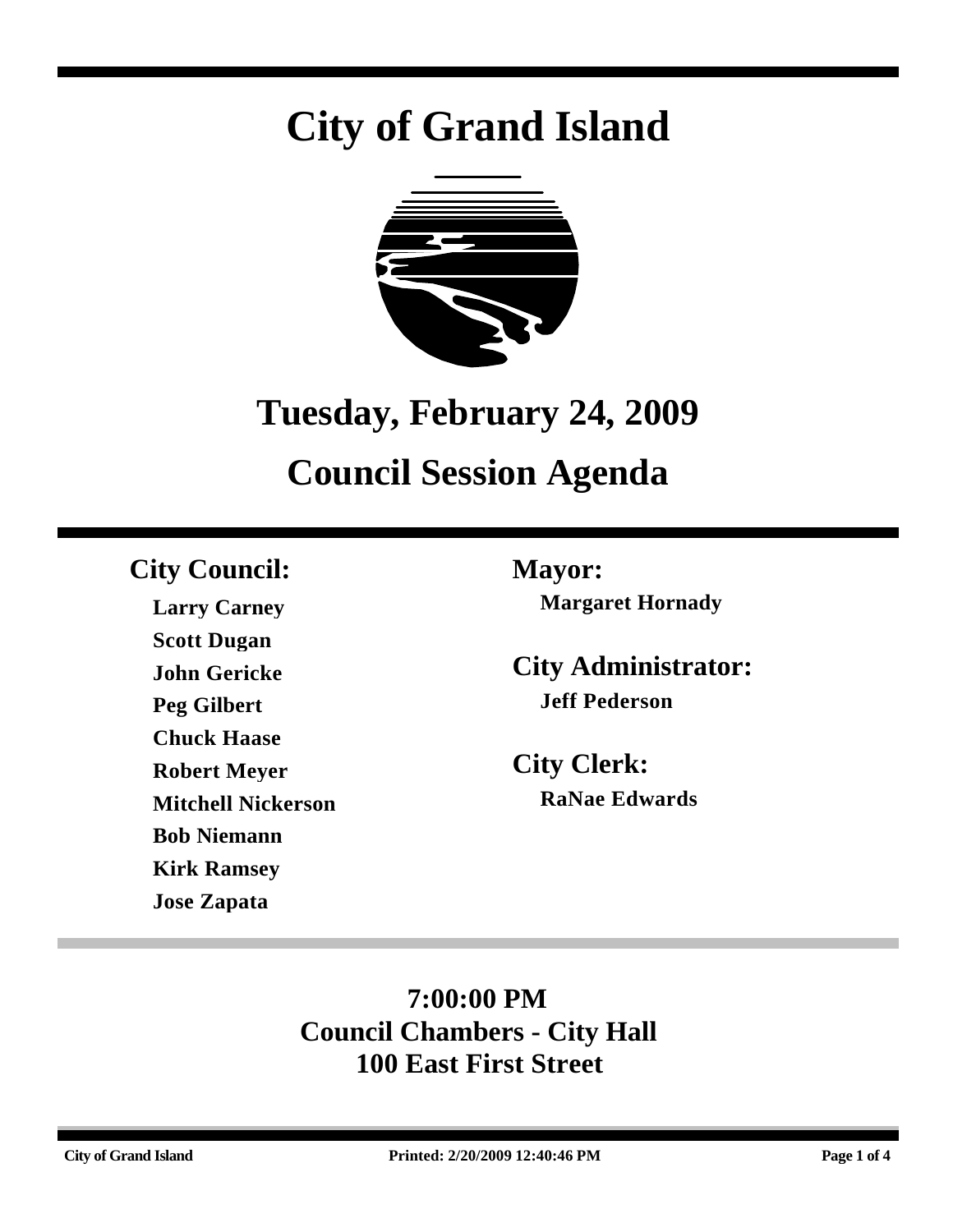#### **Call to Order**

**This is an open meeting of the Grand Island City Council. The City of Grand Island abides by the Open Meetings Act in conducting business. A copy of the Open Meetings Act is displayed in the back of this room as required by state law.**

**The City Council may vote to go into Closed Session on any agenda item as allowed by state law.**

#### **Invocation**

**Pledge of Allegiance**

**Roll Call**

#### **A - SUBMITTAL OF REQUESTS FOR FUTURE ITEMS**

**Individuals who have appropriate items for City Council consideration should complete the Request for Future Agenda Items form located at the Information Booth. If the issue can be handled administratively without Council action, notification will be provided. If the item is scheduled for a meeting or study session, notification of the date will be given.**

#### **B - RESERVE TIME TO SPEAK ON AGENDA ITEMS**

**This is an opportunity for individuals wishing to provide input on any of tonight's agenda items to reserve time to speak. Please come forward, state your name and address, and the Agenda topic on which you will be speaking.**

#### **MAYOR COMMUNICATION**

**This is an opportunity for the Mayor to comment on current events, activities, and issues of interest to the community.**

#### **E - PUBLIC HEARINGS**

- **E1 Public Hearing on Walk to Walnut Safe Routes to School**
- **E2 Public Hearing on Request from Viaero Wireless for a Conditional Use Permit for a Wireless Telecommunications Tower Located in the 1900 Block on North Huston Avenue**
- **E3 Public Hearing Concerning Community Revitalization Grant, Phase II and Contract Amendment**
- **E4 Public Hearing Concerning Acquisition of Utility Easement 610 West Division Street - Hope Harbor**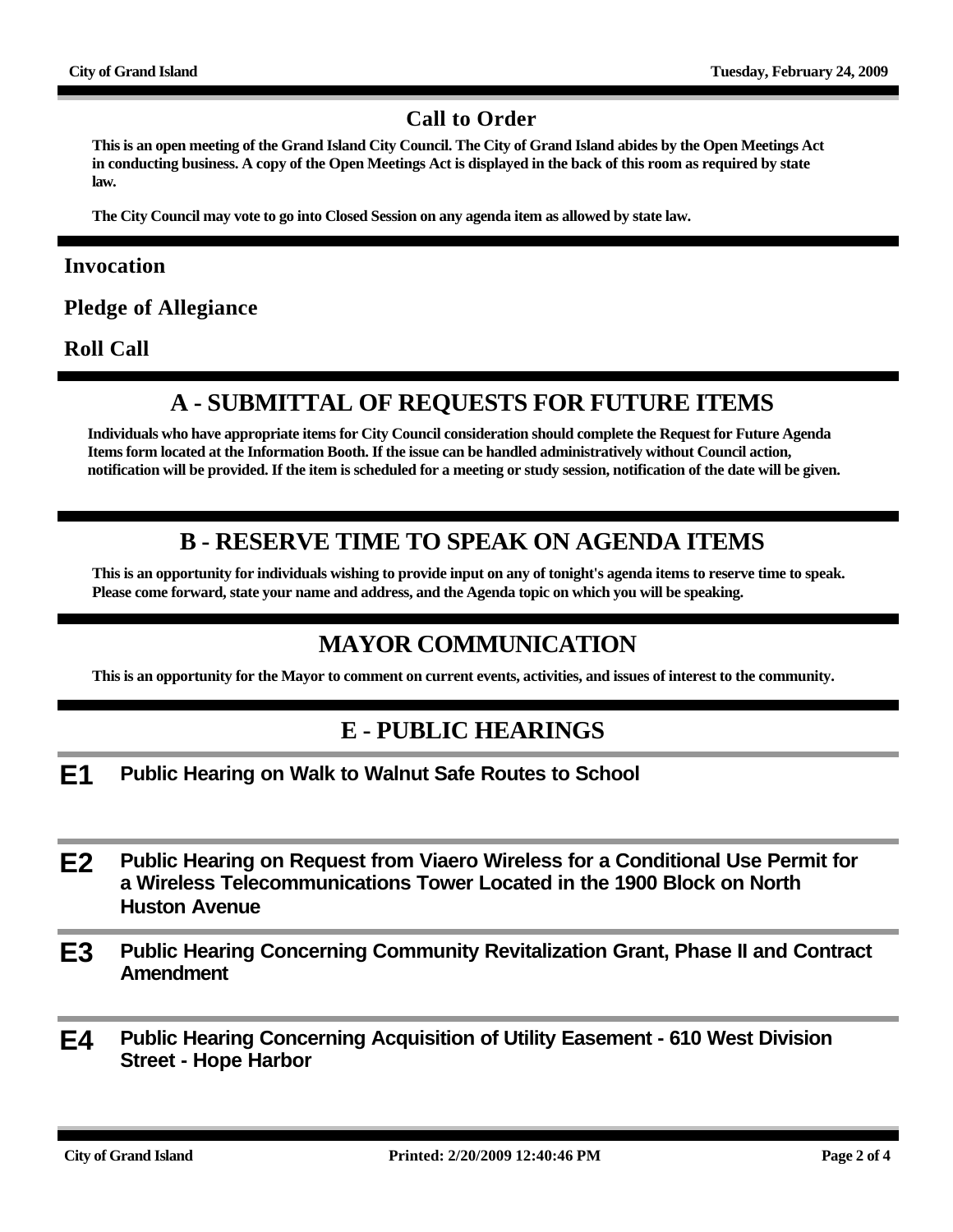*Are there any items the council would like removed from the consent agenda?*

#### **G - CONSENT AGENDA**

**G1 Approving Minutes of February 10, 2009 City Council Regular Meeting**

**G2 Approving Minutes of February 17, 2009 City Council Study Session**

- **G3 #2009-39 Approving 2009 High Intensity Drug Trafficking Area (HIDTA) Grant**
- **G4 #2009-40 Approving Agreement with Nebraska Department of Roads for Repairs to a Portion of US Highway 34/US Highway 281**
- **G5 #2009-41 Approving Agreement with Nebraska Department of Roads for Repairs to the Westbound lane of 3rd Street from Lincoln Avenue to Tilden Street**
- **G6 #2009-42 Approving State Bid Award for (1) 2009 1/2 Ton Chevrolet Silverado 1500 LT 4x4 Extended Cab Pickup for the Wastewater Division of the Public Works Department**
- **G7 #2009-43 Approving Nebraska Community Improvement Program Intent to Enter Resolution**
- **G8 #2009-44 Approving Community Revitalization Grant #07CR002 Contract Amendment**
- **G9 #2009-45 Approving Acquisition of Utility Easement 610 West Division Street Hope Harbor**
- **G10 #2009-46 Approving Setting Board of Equalization Date for Water Main District 453T**